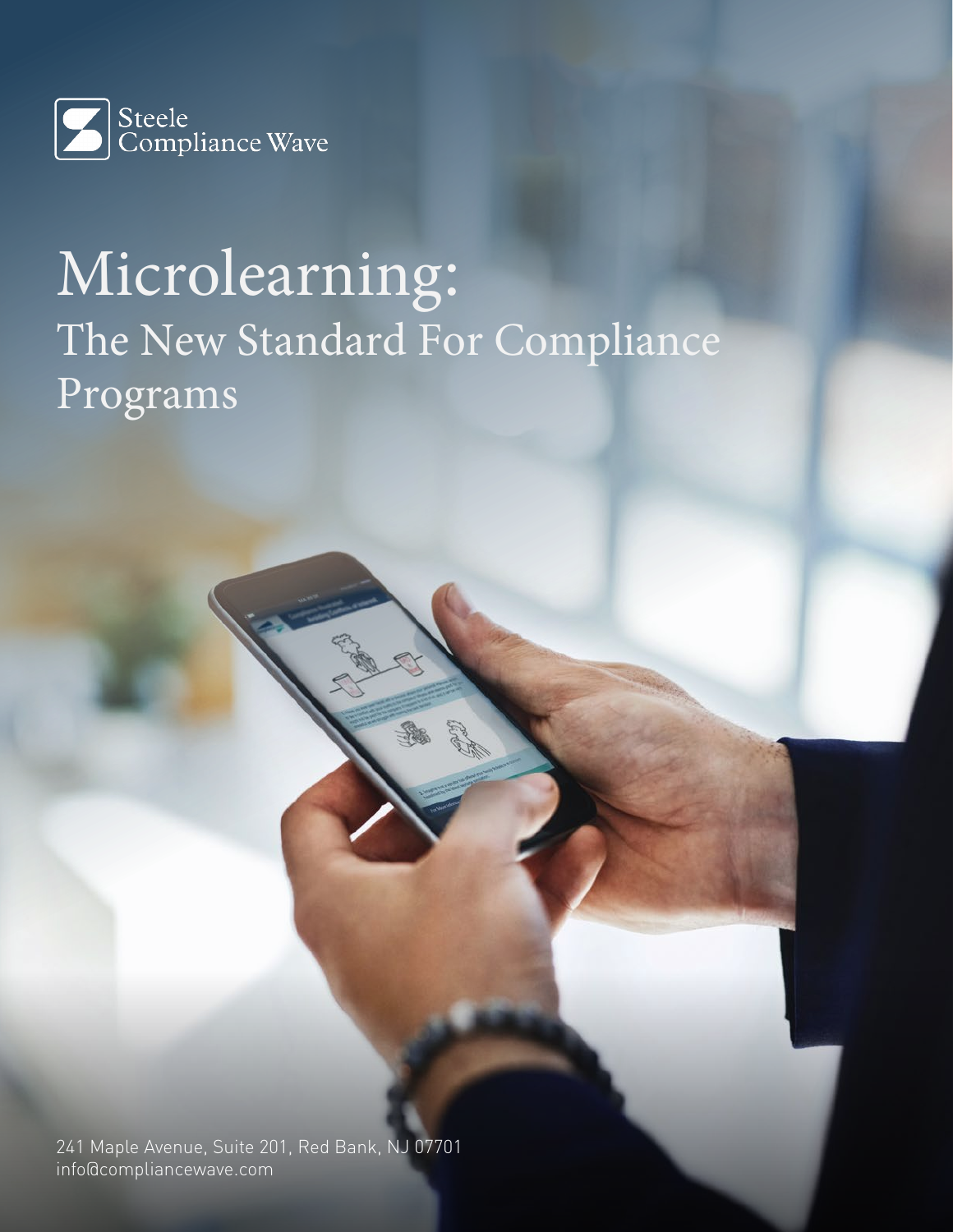

## ADAPTING IN THE AGE OF SHORT ATTENTION SPANS

There's an inherent friction between employees and compliance training. Whether training is delivered live or online, "compliance" conjures up descriptors like "dry and boring," or worse, "sleep aid." Compliance trainers still presenting traditional long-form modules know firsthand the pain of facing a disengaged audience. Neither in-person nor online audiences have the patience needed to absorb long-form training messages. As a corporate compliance professional, you must recalibrate.

Federal sentencing guidelines have long called for "effective" compliance programs. What does effective training look like in today's leading companies? Bristol-Myers Squibb, Deere & Co. and VMware are among the Steele Compliance Wave Members who have recognized that utilizing short bursts of engaging content is necessary in keeping up with best practices.

So there is hope we can reach this short-attention-span society. Hope comes in the form of *microlearning.*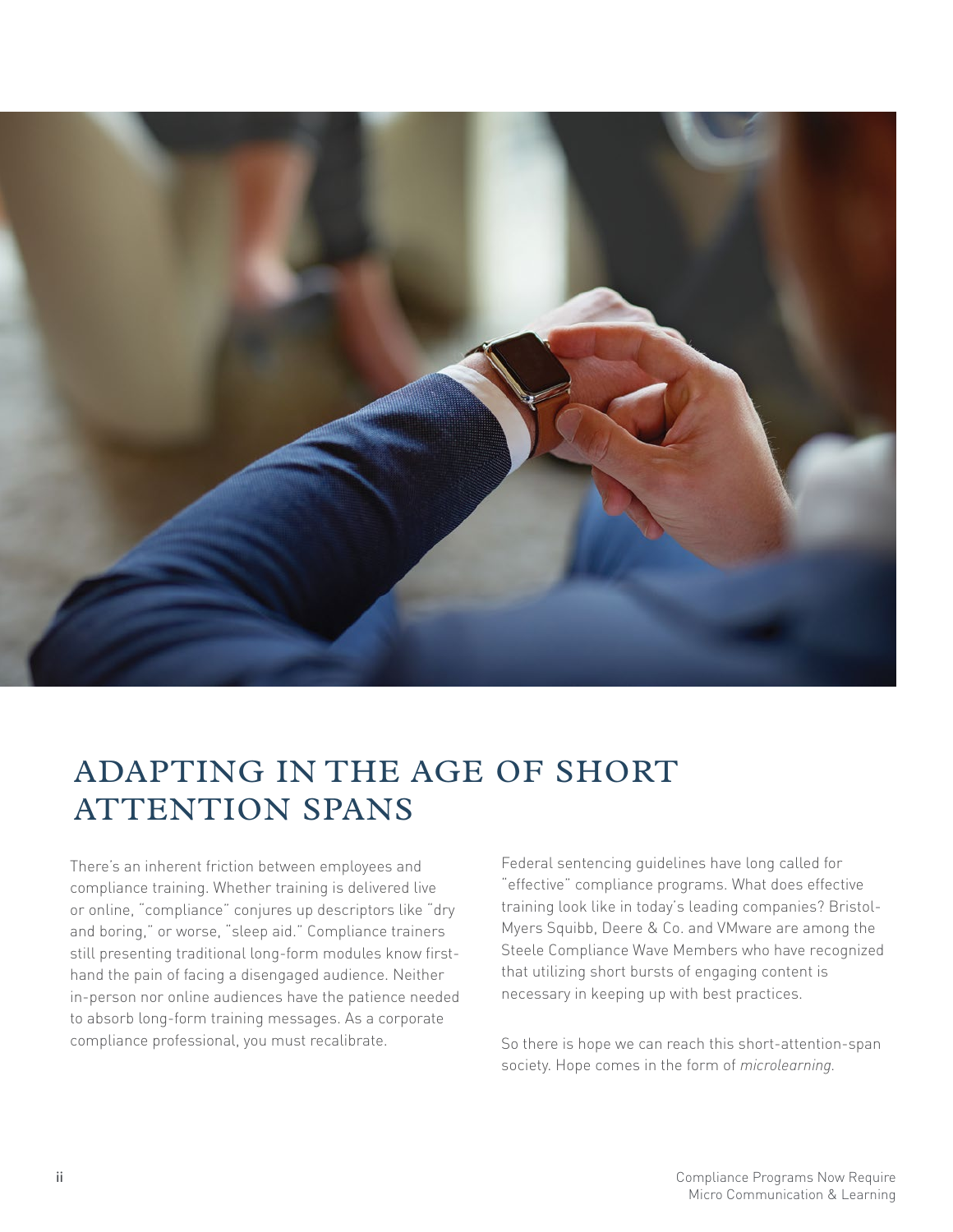#### What Is *Microlearning?*

Microlearning involves chunking content into short, stand-alone information bursts, each three to seven minutes long. This teaching style is tailored to match the brain's working memory and attention span.

Our short-term working memory retains small amounts of information at a time. To remember a phone number, for example, we "chunk" the seven digits into two separate chunks of three and four digits (123-4567), rather than memorizing the sequence 1-2-3-4-5-6-7. To transfer a short-term memory, which will be forgotten in a minute or less, into a long-term memory, repetition is necessary.



"To transfer a short-term memory, which will be forgotten in a minute or less, into a long-term memory, repetition is necessary."



To optimize compliance training to match our attention spans, microlearning lessons should be three to seven minutes long. Researchers have found that after the learner settles in, attention lapses at the 30-second mark. Lapses in attention spike at 4.5 to 5.5 minutes, and then recur at 7 to 9 minutes, and again at 9 to 10 minutes, during a lecture.

All learners can benefit from teacup-sized tutorials delivered in engaging formats. Microlearning is especially useful for moral and ethical reminders, which behavior economist and Predictably Irrational author Dan Ariely has found learners tend to forget more quickly.

Even when long-form training is necessary for deeper topics, such as bribery or fair competition rules, microlearning reminder tools can support the message.

Microlearning is used for targeted instructional design that engages your learners, improves their retention and, most importantly, drives them to change their behavior patterns.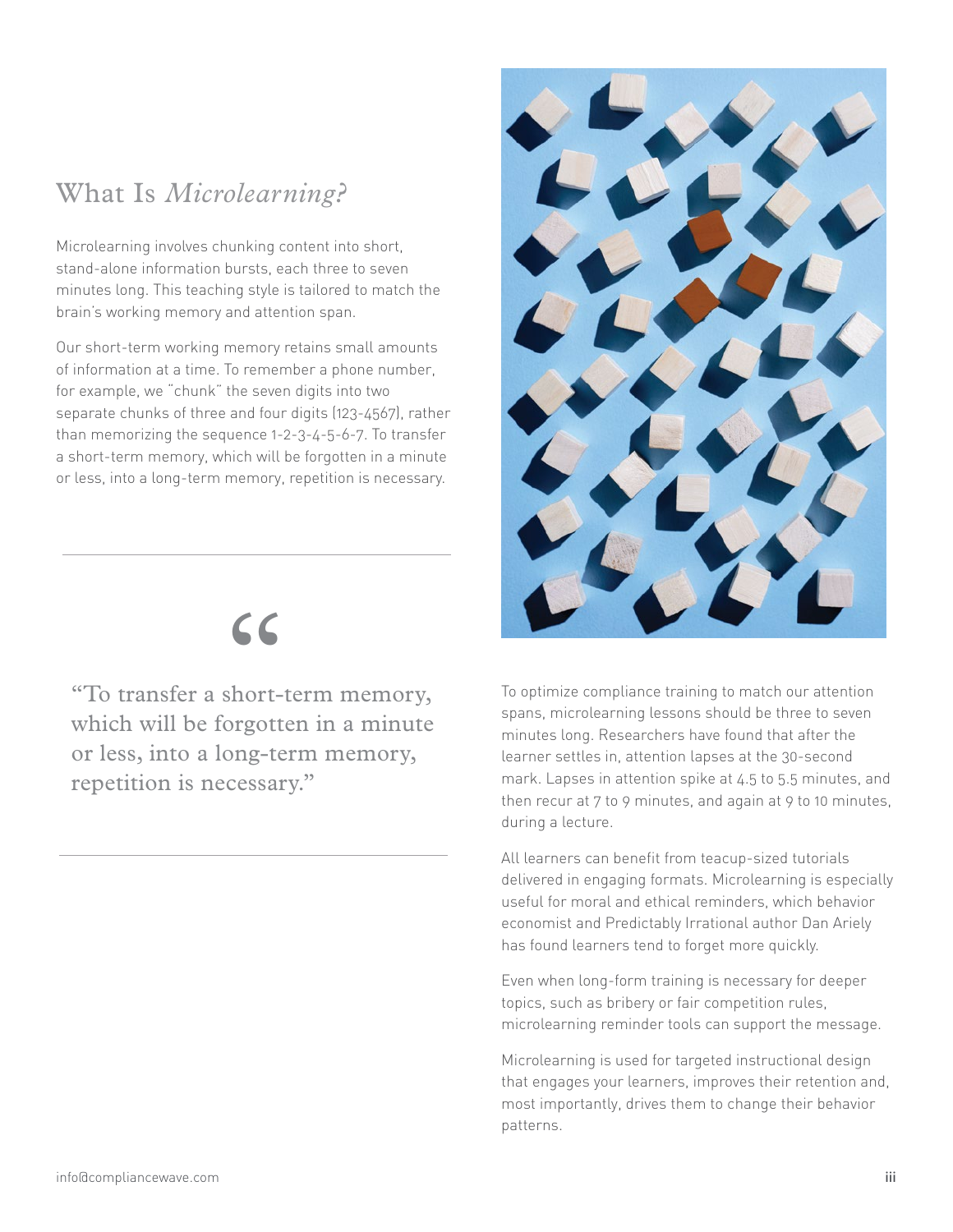### **How Effective Is Microlearning?**

A 2015 German study found that training using microlearning yields 20% more retention compared to long-form training.<sup>1</sup> It also creates 50% more employee engagement<sup>2</sup>. A recent Gallup study found 68.5% of American workers are either not engaged, or are actively disengaged, from their work<sup>3</sup>, costing companies billions of dollars. And according to Harvard professor and business management thought leader John Kotter, 70% of business transformation efforts fail due to lack of engagement4. By improving engagement, microlearning creates an enormous opportunity for compliance trainers.



1 http/ /jec.sagepub.com/content/51 /4/397.abstract

2 http://info.shiftelearning.com/blog/numbers-dont-lie-why-bite-sized-learning-is-better-for-your-learners-and-you-too

3 http//www.gallup.com/poll/188144/employee-engagement-stagnant-2015.aspx

4 http://www.kotterinternational.com/the-8-step-process-for-leading-change/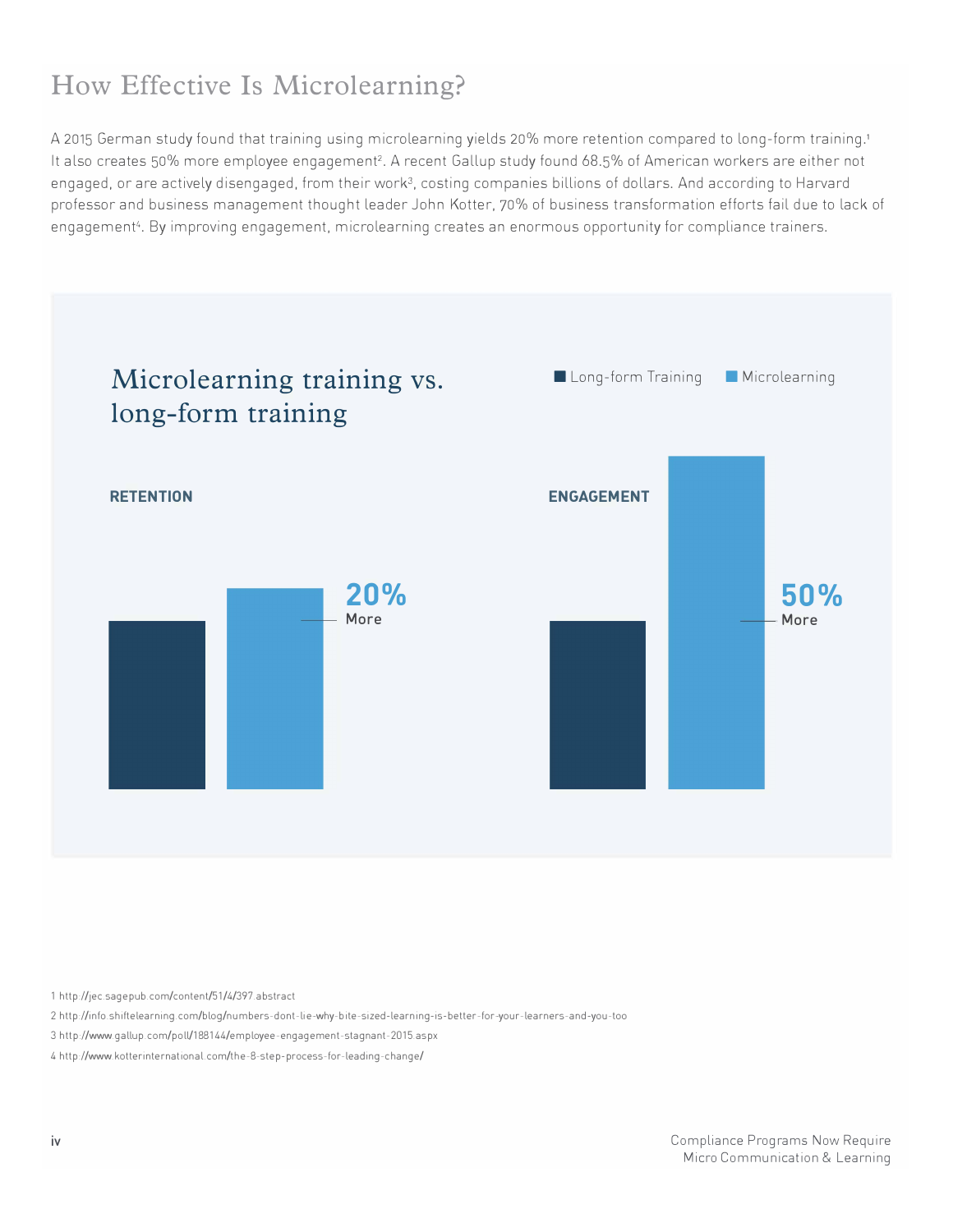# SEVEN TIPS FOR MICRO COMMUNICATION & LEARNING

We've distilled our successes for using microlearning down to these seven tips for compliance professionals:

# 1. It's quick

Today's employees have an extremely limited amount of time for training of any kind. Because microlearning takes just a few minutes, it acts as an effective solution for tight schedules.

#### 2. It's simple

A recent study showed that 65% of users feel that online learning modules contain too much information. Singleconcept learning, which involves one learning objective per lesson, is ideal for preventing cognitive overload.

#### 3. It's repetitive

Knowledge decay begins immediately after training. To achieve lasting, successful behavior changes, you need repeated retrieval to improve learner retention and create solid brain pathways. With repeated retrieval, compliance trainers quiz learners with two to five questions based on the current lesson. Once learners answer the questions correctly, they progress to the next module.

#### 4. It's accessible

The American Society for Training and Development says that learners only retain 10% of their training<sup>5</sup>, and that the other 90% of it is gone by the time they return to work. Accessible microlearning assets make it easier for your users to revisit and relearn needed skills.

- **TIP:** The most effective [compliance](http://www.compliancewave.com/library-preview/compliance-brief-whiteboard-videos)  [education videos using micro](http://www.compliancewave.com/library-preview/compliance-brief-whiteboard-videos)  [communication & learning](http://www.compliancewave.com/library-preview/compliance-brief-whiteboard-videos) are five minutes or less, scripted at 120 words per minute.
- **TIP:** It's best to keep your compliance communications limited to a [single concept at a time](http://www.compliancewave.com/awareness-giving-and-receiving-gifts).

**TIP:** Follow compliance [training](http://www.compliancewave.com/micro-modules-announcement-hs)  [sessions with short quizzes](http://www.compliancewave.com/micro-modules-announcement-hs) to ensure that information is being absorbed.



**TIP:** Make your lessons platform agnostic – equally viewable and userfriendly on a tablet, desktop computer or smartphone – so they remain as accessible as possible.

v **v** Compliance Programs Now Require Micro Communication & Learning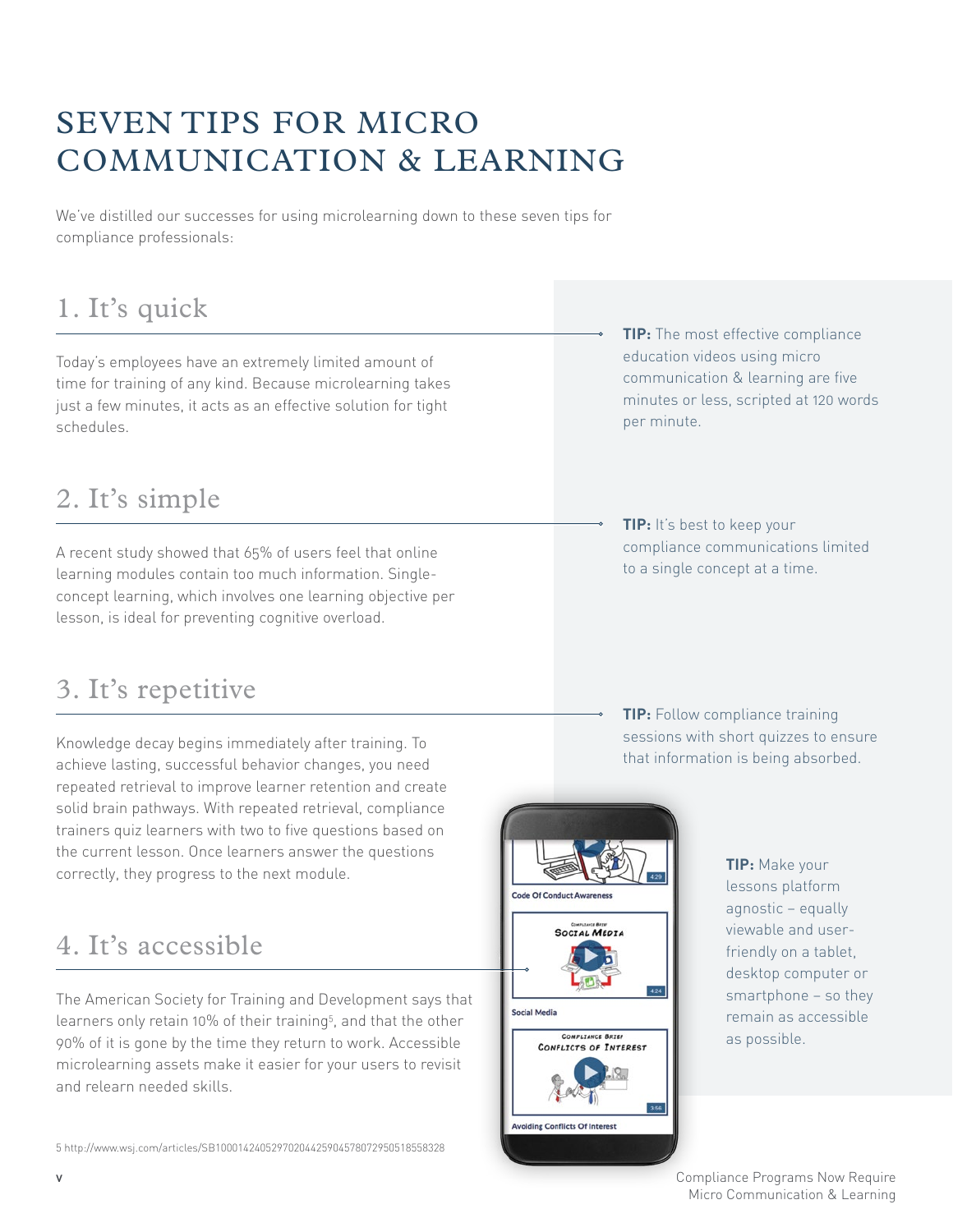#### 5. It's multi-modal

You can reinforce your key message to the same employee through an integrated approach using multi-modal, multichannel lessons with techniques such as videos, infographics, memes, intranet blog posts and newsletter articles. This ensures that regardless of the employee's unique learning style, one of your messages will connect.





#### 6. It's interruptive

Delivering information in an unpredictable fashion helps learning retention. People are programmed for certain behaviors and ways of thinking. Your lesson must serve as a "pattern interrupt," disrupting their conditioned pattern so they're startled into paying attention. Pattern interrupt occurs when an emotionally startling element of surprise — like a moment of irreverent humor — frees up the psychological space for the learner to see a new point of view.

**TIP:** Deliver your compliance information in unexpected ways, such as [humorous videos](http://www.compliancewave.com/kids-on-compliance-dh), to help employees internalize your messaging.

#### 7. It meets objective standards

When using microlearning tactics, you need to confirm that they are, in fact, effective. Luckily, SCORM standards make it easy to verify your microlearning content has integrated effectively with your compliance communication strategy.

**TIP:** Source your micro communication & learning content from a company that offers [SCORM](http://www.compliancewave.com/micro-modules-announcement-hs)[compliant tools](http://www.compliancewave.com/micro-modules-announcement-hs) to ensure your compliance communications are being delivered effectively.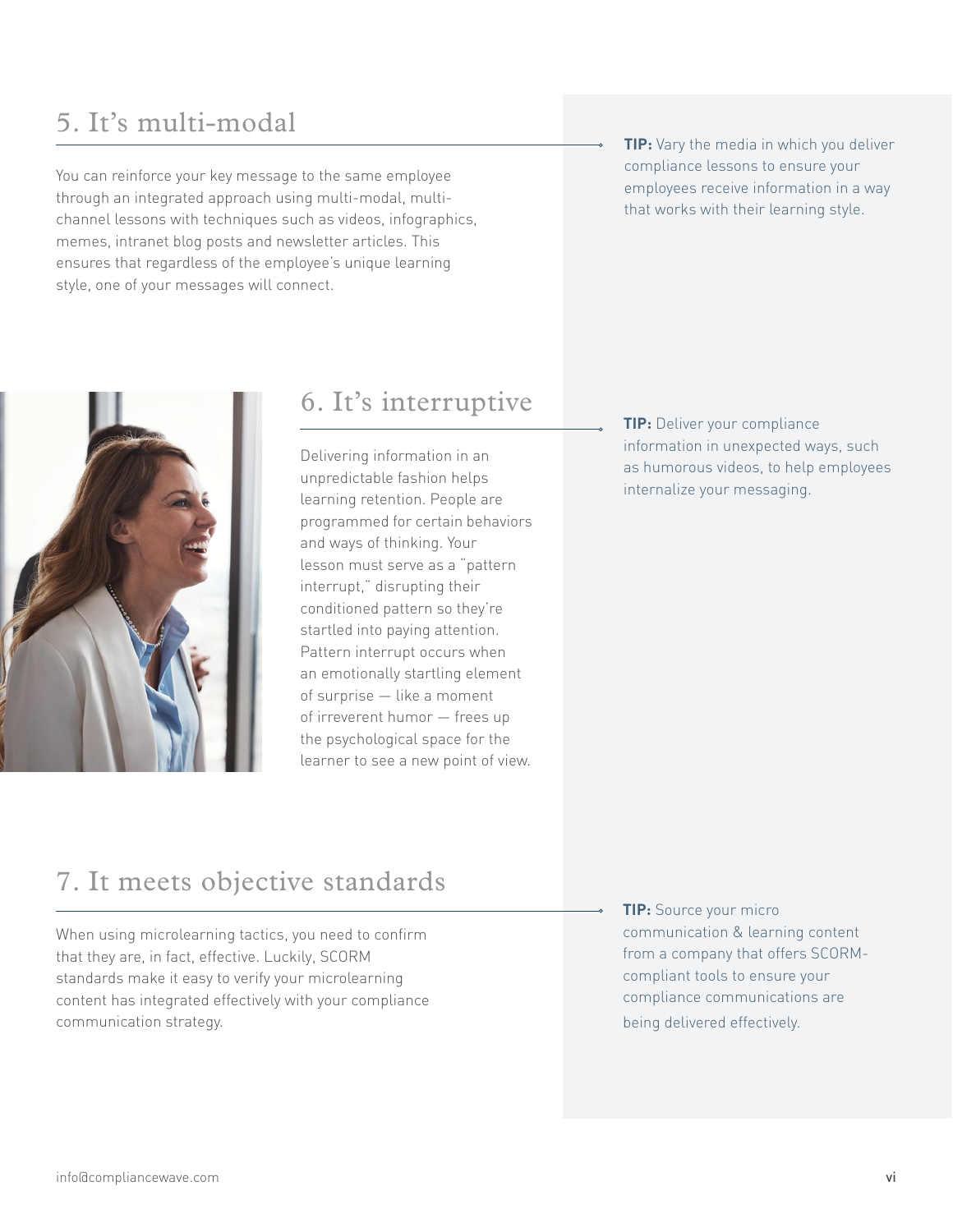# CREATE A BEST PRACTICES PROGRAM WITH MICROLEARNING

You can take this opportunity to become an agent of change in your organization. Whether you replace code of conduct training as a whole with multiple short-form training interactions or use microlearning to support your long-form training, your organization will see improved employee engagement, retention and behavioral change.



#### **[PREVIEW OUR FULL LIBRARY OF MICROLEARNING TOOLS AT COMPLIANCEWAVE.COM](http://www.compliancewave.com/free-library-preview)**